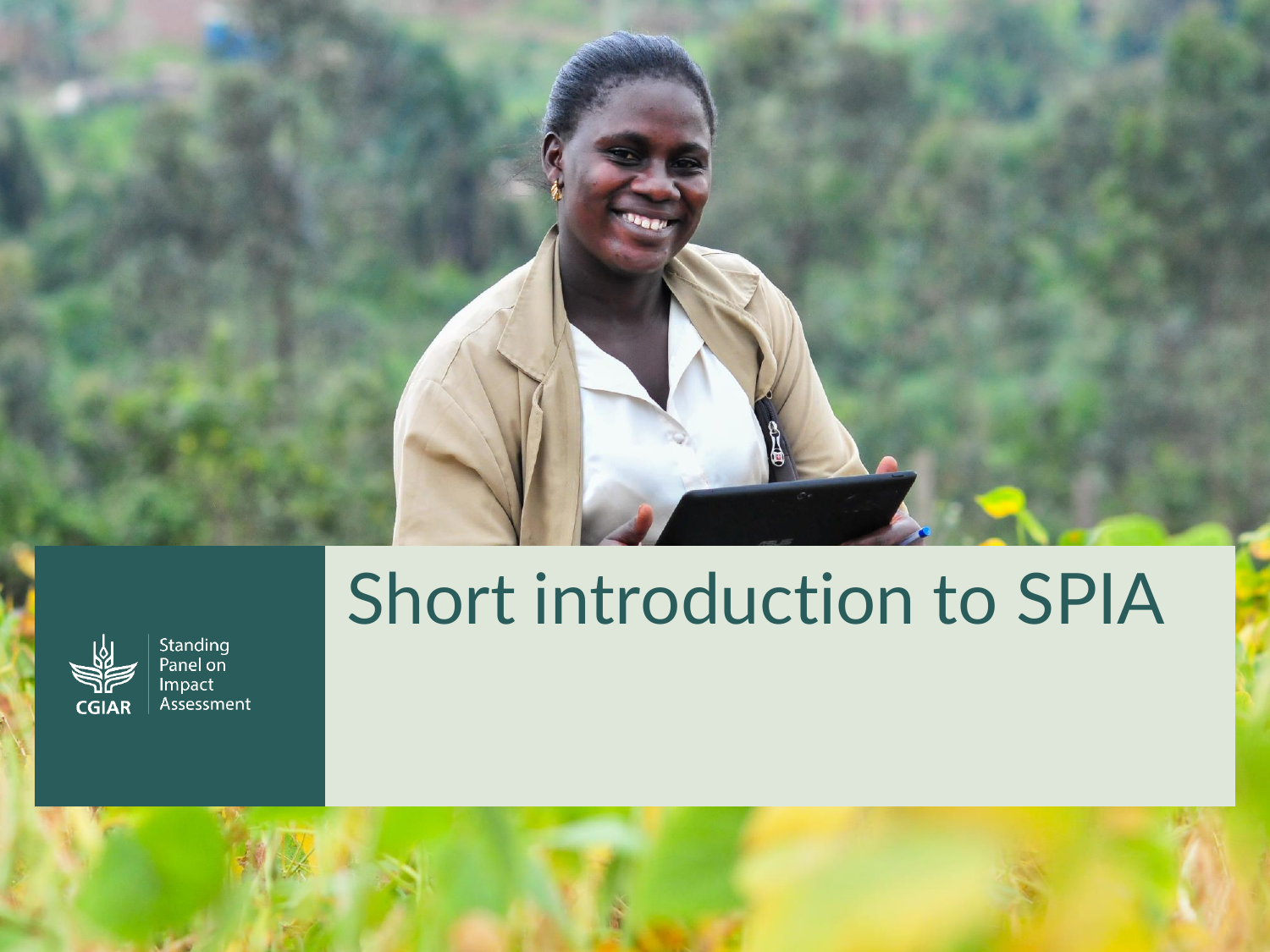## SPIA mandate

The Standing Panel on Impact Assessment (SPIA) is an external, impartial panel of experts in impact assessment appointed by the System Council and accountable to it.

SPIA's mandate is to:

- Expand and deepen evidence of impact of CGIAR research investments on CGIAR Strategy and Results Framework (SRF) outcomes and associated Sustainable Development Goals (SDGs),
- Support CGIAR's strong commitment to embed a culture of impact assessment into the System.

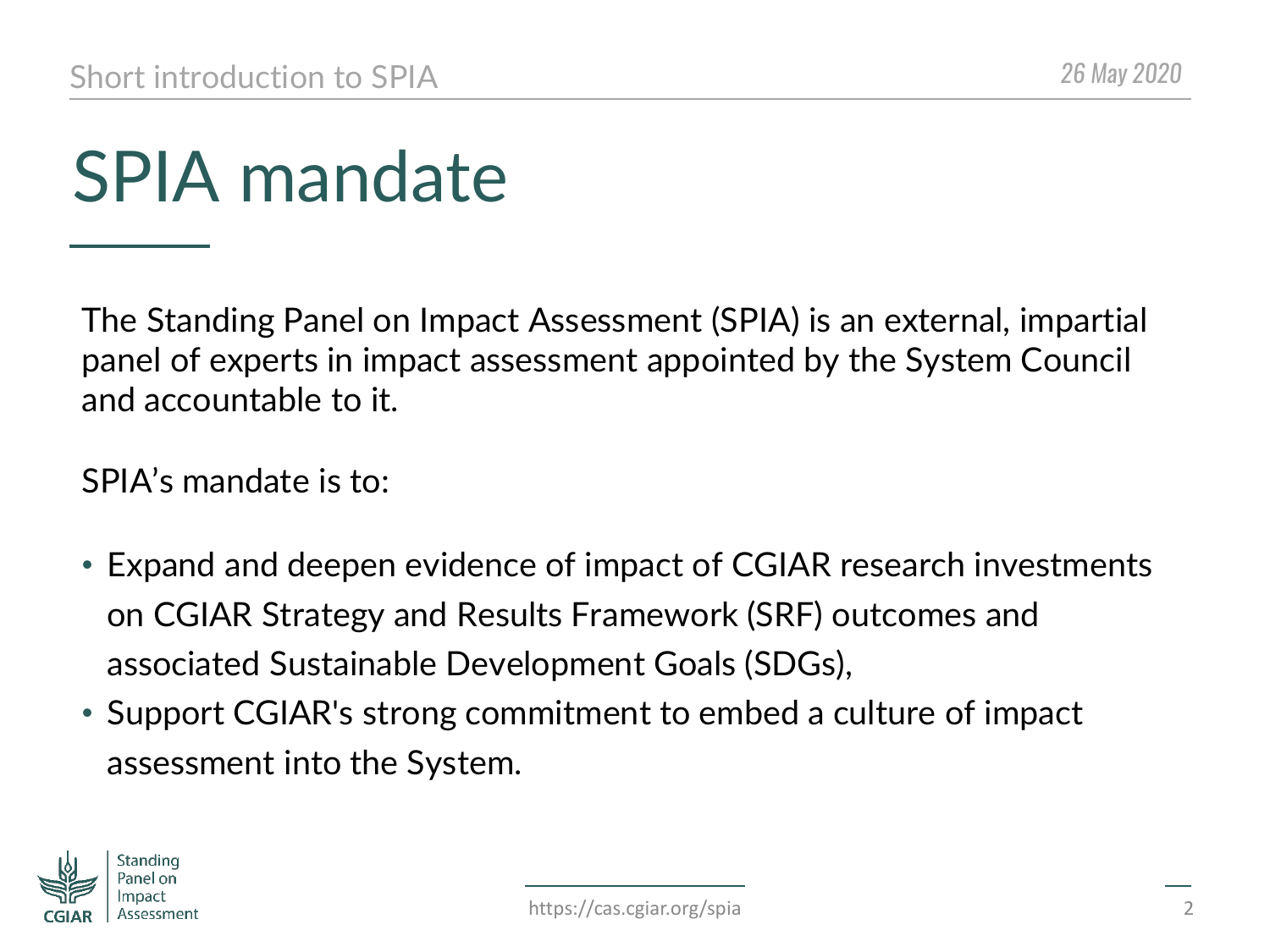# SPIA members

SPIA is an external, impartial panel of up to 6 experts in impact assessment subject matter. The current membership is shown in the following table:

| <b>Name</b>                            | <b>Institution</b>                   | <b>Role</b>   | <b>Specialty</b>                                       | Gender | <b>Term end</b> |
|----------------------------------------|--------------------------------------|---------------|--------------------------------------------------------|--------|-----------------|
| <b>SPIA Standing Members</b>           |                                      |               |                                                        |        |                 |
| Karen<br><b>Macours</b>                | Paris School of<br>Economics, France | Chair         | Impact evaluation,<br>development                      | F      | 30/09/2020      |
| Kyle<br>Emerick                        | Tufts University,<br><b>USA</b>      | Member        | Agricultural Development,<br>Climate Change adaptation | M      | 31/12/2022      |
| JV<br>Meenakshi                        | Delhi School of<br>Economics, India  | Member        | Agriculture, nutrition and<br>health                   | F      | 30/04/2021      |
| <b>SPIA Special Initiative Members</b> |                                      |               |                                                        |        |                 |
| <b>Travis</b><br>Lybbert               | <b>UC Davis, USA</b>                 | Member        | Agriculture, markets                                   | M      | 30/06/2022      |
| Kelsey Jack                            | UC Santa Barbara,<br><b>USA</b>      | <b>Member</b> | Natural resources<br>management                        | F      | 30/06/2022      |
| Rachid<br>Laajaj<br>nq                 | University of Los<br>Andes, Colombia | Member        | Impact evaluation, AR4D and<br>technology adoption     | M      | 31/12/2022      |